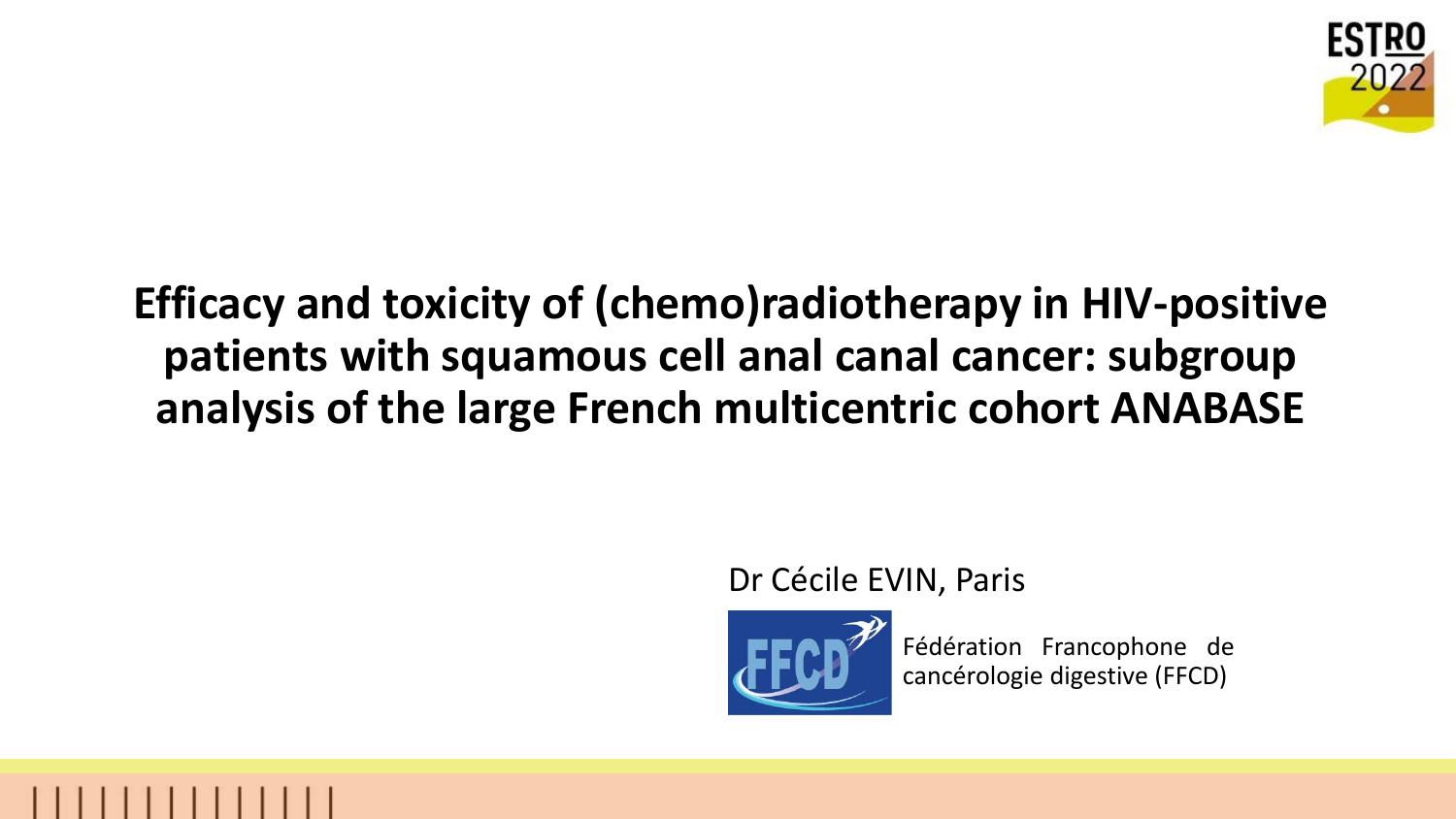

# Conflict of Interest Disclosure

• No conflict of interest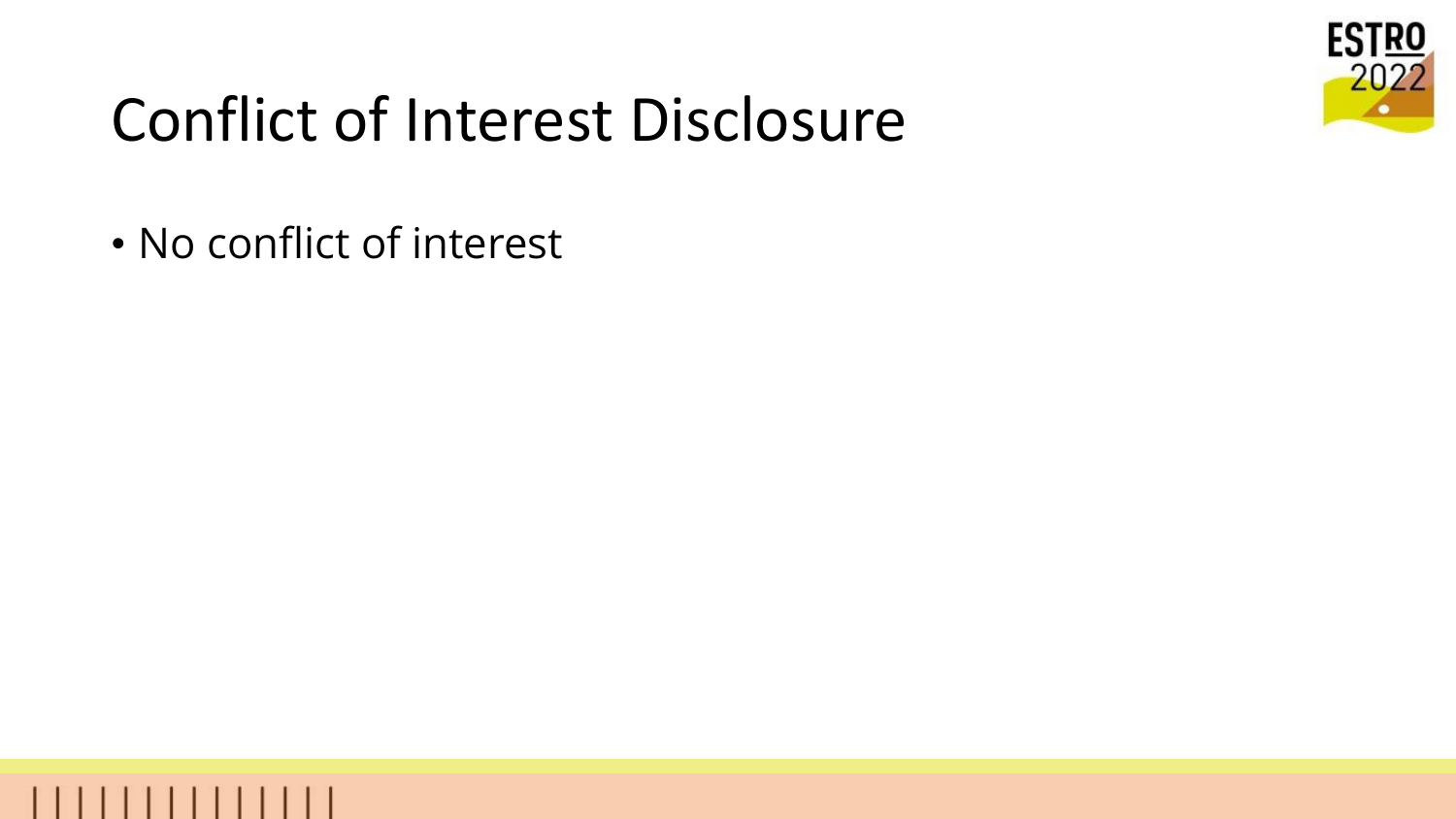#### **ANABASE**



- ❑ Multicentric prospective cohort
- ❑ 50 French centers

#### ❑ Inclusion criteria :

86

- **EXP** Histologically proven anal canal cancer
- **· Treated in first line or after recurrence** between February 2015 and April 2020



#### • Patients **HIV-positive**

|                                 |                    | <b>HIV positive</b> | <b>HIV negative</b> | p-value |
|---------------------------------|--------------------|---------------------|---------------------|---------|
|                                 |                    | $N=86$              | $N = 402$           |         |
| <b>Patients characteristics</b> |                    |                     |                     |         |
| Age (years)                     | median (min ; max) | 56.00(32; 92)       | 64.00 (35; 94)      | < 0.001 |
| <b>Sex</b>                      | Men                | 76.7%               | 23.4%               | < 0.001 |
|                                 | Women              | 23.3%               | 76.6%               |         |
| <b>WHO PS</b>                   | $\pmb{0}$          | 57.1%               | 67.9%               | 0.23    |
|                                 | $\mathbf{1}$       | 40.5%               | 28.0%               |         |
|                                 | $\geq$ 2           | 2.4%                | 4.1%                |         |
| <b>Tobacco status</b>           | Yes (%)            | 63.8%               | 48.2%               | 0.01    |
| Τ                               | T1                 | 19.8%               | 13.1%               | 0.32    |
|                                 | T <sub>2</sub>     | 37.2%               | 45.8%               |         |
|                                 | T <sub>3</sub>     | 26.7%               | 26.9%               |         |
|                                 | T <sub>4</sub>     | 16.3%               | 14.2%               |         |
| N                               | N <sub>0</sub>     | 52.9%               | 49.3%               | 0.54    |
|                                 | $N+$               | 47.1%               | 50.7%               |         |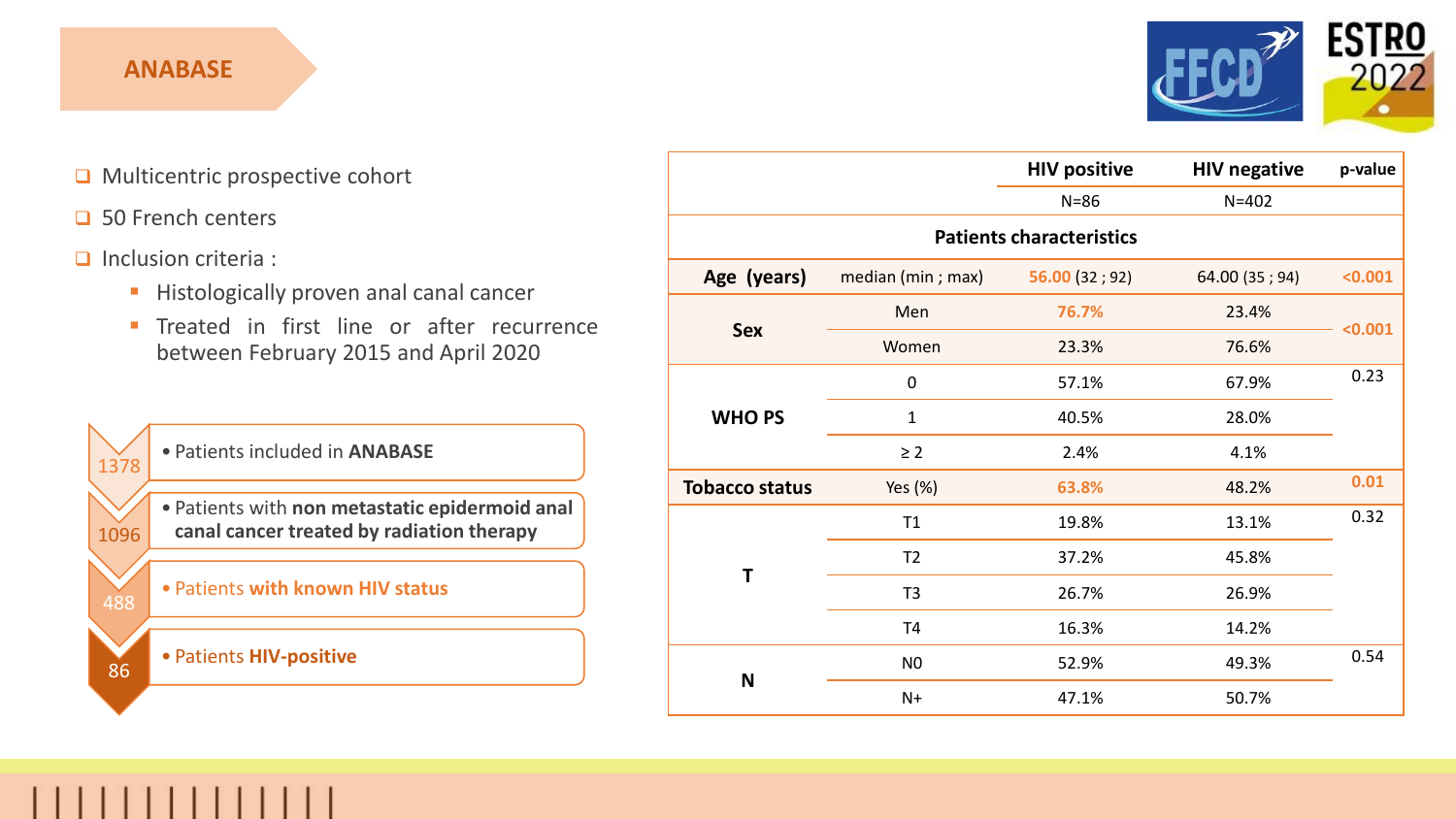

|                            |                         | <b>HIV positive</b> | <b>HIV negative</b> | p-value |  |
|----------------------------|-------------------------|---------------------|---------------------|---------|--|
|                            |                         | $N = 86$            | $N = 402$           |         |  |
| <b>Radiation Therapy</b>   |                         |                     |                     |         |  |
|                            | Median (months)         | 2.27                | 1.87                | < 0.001 |  |
| Time from diagnosis to RT  | (min; max)              | (0.89; 12.55)       | (0.23; 11.04)       |         |  |
|                            | 3DCR                    | 15.3%               | 18.9%               |         |  |
|                            | <b>Static IMRT</b>      | 17.6%               | 23.4%               |         |  |
| <b>RT</b> technique        | <b>Rotational IMRT</b>  | 50.6%               | 47.6%               | 0.24    |  |
|                            | Tomotherapy             | 16.5%               | 10.1%               |         |  |
| <b>RT</b> duration         | Median (min; max), days | 53.0<br>(35;134)    | 51.0<br>(6;150)     | 0.27    |  |
| Total dose to the tumor    | Median (min; max), Gy   | 61.2<br>(20;65)     | 60.0<br>(18,68.4)   | 0.32    |  |
| <b>Treatment break</b>     | Yes                     | 41.9%               | 32.5%               | 0.097   |  |
|                            | Planned                 | 58.3%               | 54.8%               |         |  |
| <b>Brachytherapy boost</b> | Yes                     | 8.2%                | 7.9%                | 0.91    |  |
|                            |                         |                     |                     |         |  |

11 11 11 11 11 11 11 1

|                                  |                                                 |          | HIV positive HIV negative p-value |       |
|----------------------------------|-------------------------------------------------|----------|-----------------------------------|-------|
|                                  |                                                 | $N = 86$ | $N = 402$                         |       |
| Chemotherapy                     |                                                 |          |                                   |       |
| <b>Induction</b><br>chemotherapy | Yes                                             | 14.0%    | 5.5%                              | 0.005 |
| Concurrent<br>chemotherapy       | Yes                                             | 77.9%    | 81.6%                             | 0.43  |
|                                  | MMC $+/-$ 5FU or<br>capecitabine<br>$+/-$ other | 87%      | 91.3%                             |       |
| <b>Type of</b><br>chemotherapy   | 5FU-cisplatine                                  | 5.8%     | 3.5%                              |       |
|                                  | Capecitabine                                    | 4.3%     | 3.2%                              |       |
|                                  | Other                                           | 2.9%     | 2.0%                              |       |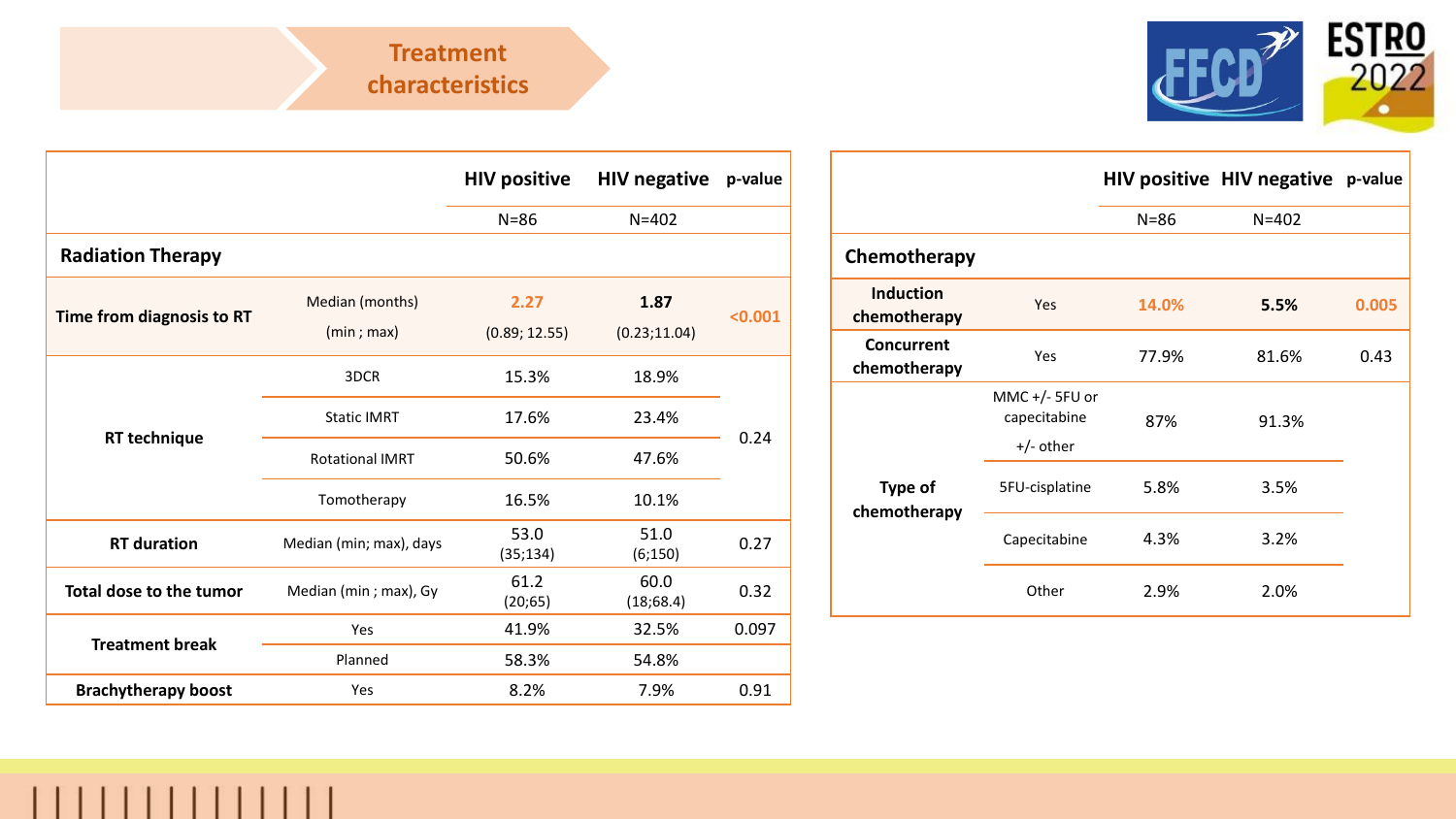#### **Overall Survival**





On multivariate analysis, only WHO PS was associated with OS But... In women subgroup, WHO PS AND HIV status were associated with OS